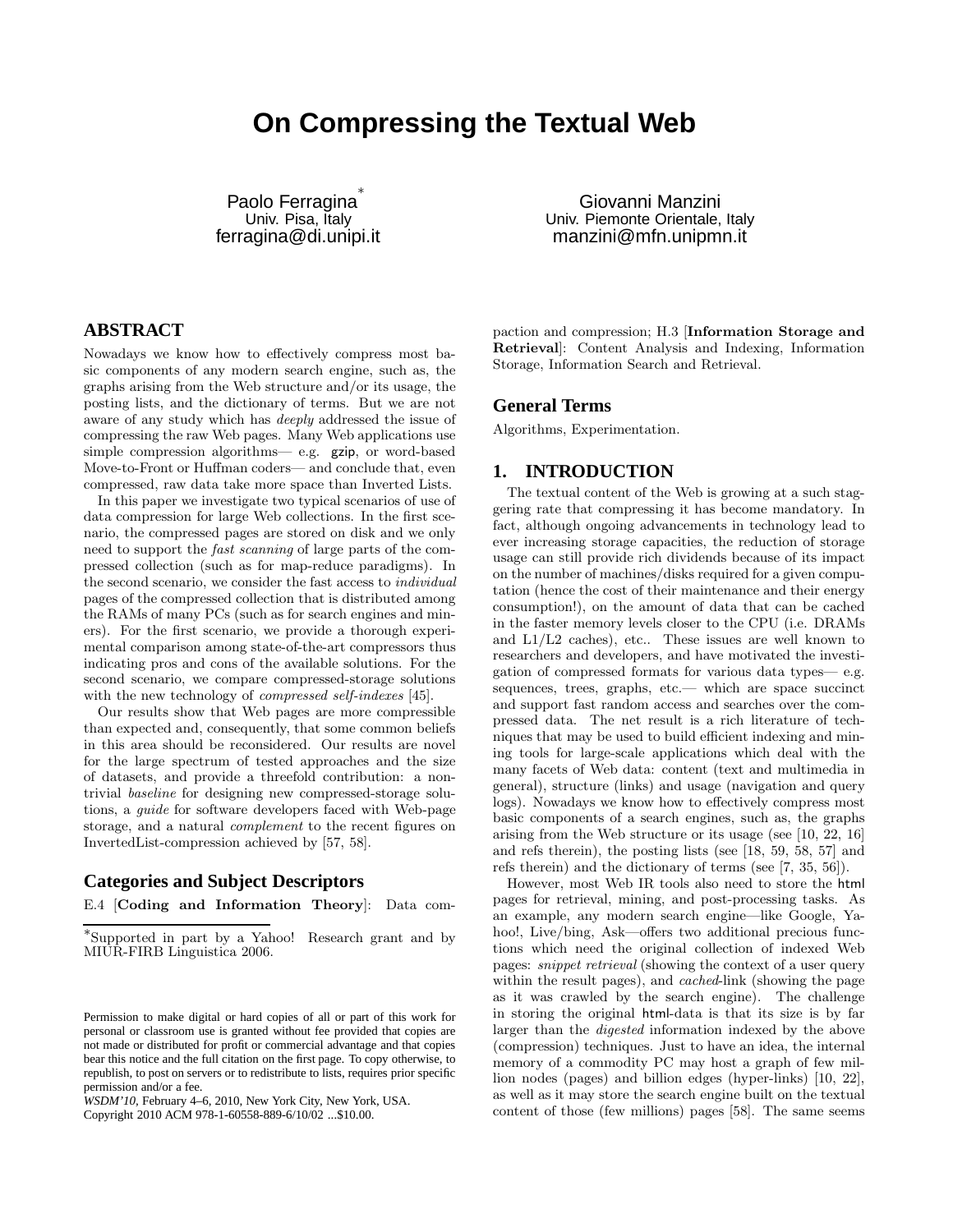to be hardly true for the storage of the original html-pages, because their overall size can reach hundreds of Gigabytes!

Despite the massive literature produced in this field (see Sect. 1.1), we are not aware of any experimental study which has deeply addressed the issue of compressing Terabytes of Web-data by comparing all best known approaches and by giving full details about them. Clearly, this is a key concern if one wants to choose in a principled way his/her own compressed-storage solution which best fits the specialties of the (Web) application that will use it.

Known results for the compression of Web collections are scattered over multiple papers which either do not consider large datasets [29, 41], or refer to old compressors (e.g. [24, 46, 40, 44]), or do not provide the fine details of the proposed compressor (e.g. [20]). We think that it is properly for these reasons that many real Web applications use relatively simple compression algorithms. For example, Lucene [23] and MG4J [11] use gzip on individual pages; the MG system [56] uses a word-based Huffman coder; [54] uses Move-to-Front to assign (sub-optimal) codewords to input words. In all these cases the compression performance is far from what we could achieve with state-of-the-art compressors. In fact, it is well known that using gzip on each individual page does not capture the repetitiveness among different pages, and that Huffman and Move-to-Front do not take advantage of the fact that each word is often accurately predicted by the immediately preceding words. Nevertheless these simple compressors are the typical choice for Web applications because they "fast" access single pages and achieve "reasonable" compression ratios. However, apart from some folklore results (such as 20% ratio for gzip on single pages, or 10% for Google's approach [20]), no complete and fully detailed experimental study has yet investigated the compressed storage and retrieval of very large Web collections.

Let us first review the literature of this field in order to address then this issue in a more principled way.

#### **1.1 Problem definition and related results**

We consider the problem of compressing a *large* collection of html-pages. We assume that the pages in the Web collection are joined into a single long file which is then compressed using a lossless data compression algorithm. This approach offers the potential of detecting and exploiting redundancy both within and across pages. Note that how much inter-page redundancy can be detected and exploited by a compressor depends on its ability to "look back" at the previously seen data. However, such ability has a cost in terms of memory usage and running time.

The classic tools gzip and bzip have been designed to have a small memory footprint. For this reason they look at the input file in small blocks (less than 1MB) and compress each block separately. These tools can thus detect redundancy only if it is relatively close within or among pages. More recent and sophisticated compressors, like ppmd [49, 56] and the family of bwt-based compressors [29, 56], have been designed to use up to a few hundreds MBs of memory and thus have the ability to take advantage of repetitions that occur at much longer distances. However, since we are dealing with very large collections it is clear that even these tools cannot detect and exploit all their redundancy. These are known problems [36], and for their solution we have nowadays the following three approaches.

Use of a "global" compressor. A natural approach is to

modify an existing compressor giving it unlimited resources so that it can work, and search for regularities, on arbitrarily large files. We tested this approach by using an algorithm based on the Burrows-Wheeler Transform (shortly bwt [56]), and applied it on the whole collection . This algorithm is able to compress the collection up to its kth order entropy, for any  $k \geq 0$  [30]. However, because of the collection sheer size, the bwt cannot be computed entirely in internal memory. We therefore resorted a disk-based bwt-construction algorithm [28] and used it to compress one of our test collections (namely UK50 of 50GB), achieving the impressive compression ratio of 4.07%. Unfortunately the computation took roughly 400 hours of CPU time, so this approach is certainly not practical but it will be used in Sect. 2.1 to provide a reasonable estimate of the compressibility of UK50 via modern compressors with unbounded memory.

Delta compression. This technique was proposed to efficiently encode a given target file with respect to one, or more, reference files. This can be viewed as compressing only the difference between the two files. This scheme is pretty natural in the context of (low bandwidth) remote file synchronization and/or in (HTML) caching/proxy scenario [51, 53]. When used on file collections the problem boils down to find the best pairwise encodings, i.e. to find a maximum branching of a complete directed graph in which the nodes are the files and the edge-weights are the benefit of compressing the target vertex wrt the source vertex. Over large collections this approach is unaffordable because of its quadratic complexity. Therefore heuristic approaches for graph pruning have been proposed to scale it to larger data sizes [46, 27, 24]. Overall, these heuristics are still very sophisticated, depend on many difficult-to-trade parameters, and eventually achieve the negligible improvement of 10% wrt bzip (see Tables 1-3 in [24]) or 20% wrt gzip (see Table 6 in [46]). Conversely, the compressors we consider in this paper achieve an improvement of up to 75% wrt bzip and 86% wrt gzip. Furthermore, since in this paper we test lzma, a gzip-like compressor able to detect redundancies far back in the input file, we are implicitly using a sort of delta-encoding with a very large number of *reference files* (shown in [19] to achieve significant improvements).

Recent work (see e.g. [40] and refs therein) has improved the delta-encoding scheme over long files by using sophisticated techniques— like chunk-level duplicate [44, 52, 53] or resemblance detection [42, 14]. The main idea consists of partitioning the input file into chunks, which are either fixed-size blocks (identified with possibly rolling checksums as in rsync), or content-defined variable-sized blocks (see e.g. SHA hashes or [48, 53]). These chunks are then compared to logically remove the duplicate chunks, whereas the near-duplicate chunks are delta encoded. The efficient identification of (near-)duplicate chunks is done via sophisticate (super-)fingerprinting techniques [42, 14]. Remaining chunks are compressed by any known data compressor. Rebl [40] is one of the best systems to date that implements these ideas: however, its performance depends on many parameters and experiments on a Web collection showed that it is worse than the combination of  $\tan + g\sin$  (Table 2 in [40]).

Another related tool is the one described in [20] where the Bentley-McIlroy algorithm [6] is used to find, and squeeze out, long repeated substrings at long distances. Then, a variant of gzip is used to compress the remaining data taking advantage of "local" similarities (this is the same idea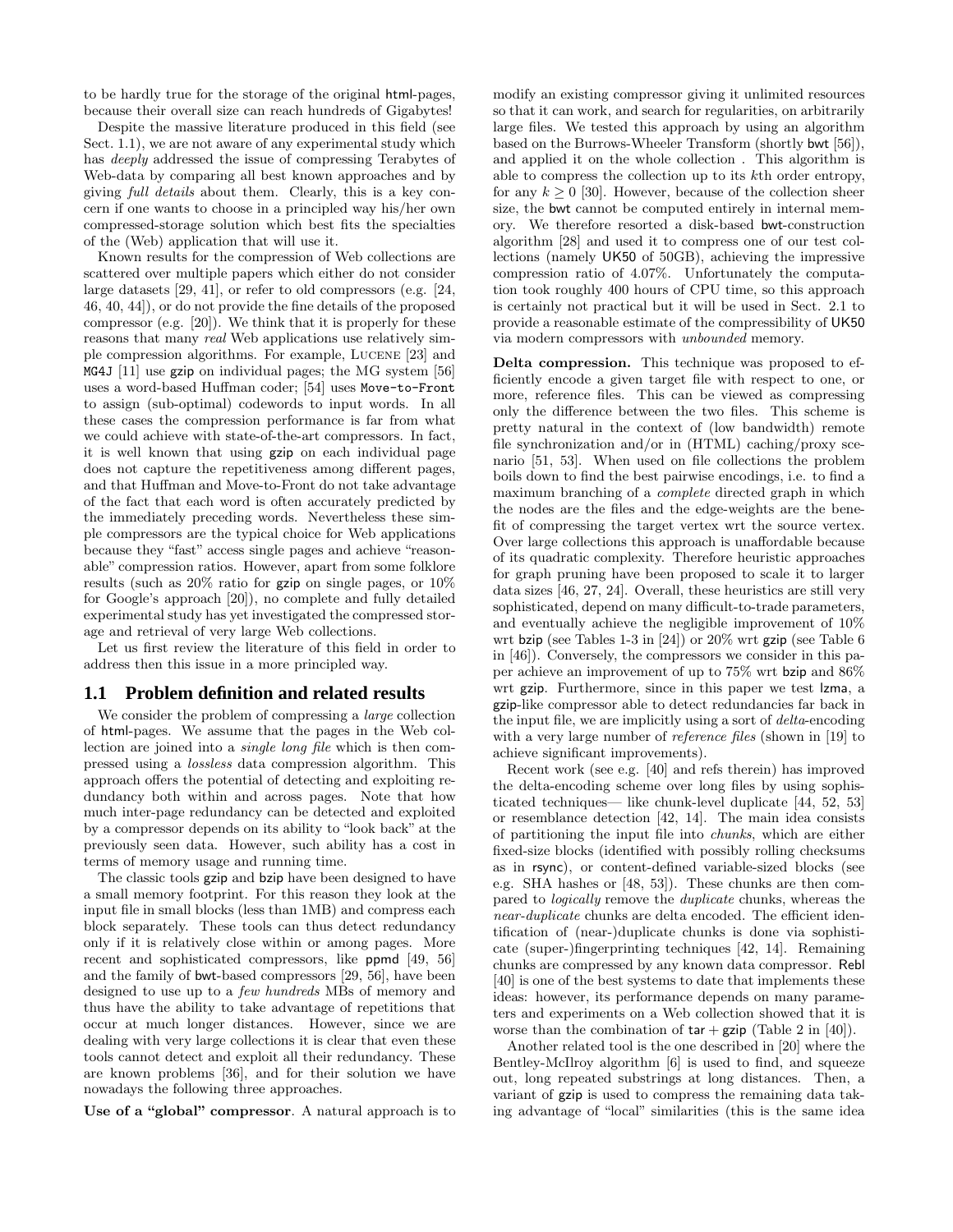underlying the Vcdiff standard<sup>1</sup>). The authors of  $[20]$  use this simple, but effective, approach to store large Web collections sorted by URL-addresses, and report the remarkable compression ratio of 10% (cfr. 20% of gzip). Fine details about this algorithm are missing in [20], their Web collection is not accessible, and no comparison with other compressors is provided at all. In the next sections, we propose an implementation of this promising approach and compare it with all best known compressors over our two Web collections: WebUK and GOV2 (see Sect. 2).

Page reordering. Instead of trying to capture repetitions which are far away in the input, we can rearrange the Web pages so that similar ones end up close one another in the input file. The most well known re-ordering heuristics for Web pages are the url-based one and the similarity-based one. The former has been applied successfully to the compression of Posting Lists [50, 58], Web Graphs [10] and, recently, also to the compressibility of Web-page collections [20]. It exploits the fact that pages within the same domain typically share a lot of intra-links, content, and possibly the same page-template. The second approach is IR-inspired and it is used by many Web-clustering tools. The main idea is to compute a page clustering based on various features: syntactic [15, 38, 46] (e.g. shingles and their derivatives [42, 14]), query-log [47], Web-link [43], or TF-IDF [56]. In all cases the goal is to detect pages which are similar enough that it is worth to compress them together. Although some progress has been done to speed up the clustering process, see e.g. [5], the url-based approach is so simple, time efficient and compression effective, that it is a natural choice in the Web-compression setting. Our experiments will quantify and validate this common belief, and they will pave the way for the investigation of other approaches (such as [9, 21]).

#### **1.2 Our contribution**

The main goal of this paper is to consider two main scenarios for the compressed data-storage of large Web-collections. In the first scenario the compressed pages are stored on disk and we only need to support the *fast scanning* of large parts of the compressed collection (such as for map-reduce paradigms [26, 1]). In the second scenario we assume that we also need to fast access individual pages of the compressed collection in a random way (such as for Web search engines and miners), so we assume that the compressed collection is distributed among the RAMs of (possibly) many PCs.

In order to address both issues in a principled way we proceed in this way. For the first scenario we test the effectiveness of all state-of-the-art compressors over two Web collections: one drawn from the UK domain in 2006-07 [8] (of about 2.1TB) and the classic GOV2 collection (of about 440GB). We take into account various issues such as parameter settings, working memory, html vs txt compression, etc., and we investigate the impact on compressibility performance of the re-ordering of the Web pages— i.e. random, crawl-based, url-based, and similarity-based. Compression (ratio/speed) figures are reported in Sect. 2: the overall conclusion is that UK-collection can be compressed to less than 3% of its original size and this corresponds to roughly one seventh of the space used by gzip (a figure of 3.84% holds for GOV2). This significant space reduction (without a significant decompression slowdown wrt gzip) cannot be neglected given its impact on the energy/maintenance costs required for a Web-storage system [2, 4].

As for InvertedList [58] and graph-compression [10], we will show that  $url-based$  page reordering is effective and may reduce the compression ratio of a factor up to 2.7, especially for small working memories (i.e. 10MB). Conversely, similarity-based orderings are not advantageous in terms of time and compression performance (as observed by [50] for InvertedList-compression). Algorithmically we can conclude that, whenever the sequential scanning of large portions of Web data is requested, dictionary-based compressors (like lzma and other variations) seem unbeatable because of their cache-aware access to the internal memory of the PC, thus confirming the choice made in [20].

As a cross-check for our UK-results we tested our best compressors over the GOV2 collection, and found that GOV2 is less compressible than UK-full. More importantly, we compare the compressed storage of InvertedLists built on GOV2 vs the compressed storage of its raw pages, drawing some surprising conclusions. The most interesting one is that the storage of term-positions in ILs, which is useful to implement phrase-queries or proximity-aware ranking functions (see e.g. [57]), is larger than the space taken by the compressed raw pages! This suggests the need of improved integer-compression techniques for IL-postings which use more information in addition to term frequencies and their distributions within individual documents.

For the second scenario (for which we also need fast access to compressed data), in addition to the data compression tools, we consider the compressed self-indexes which are a recent algorithmic technology supporting fast searches and random accesses over highly compressed data (see [45] and refs therein). The key idea underlying these indexes is to combine bwt-compressed files with a sublinear amount of additional information that allows to support fast searches and accesses over the compressed data. These relevant theoretical achievements have been validated by several experimental results (see [31] and refs therein) which, however, have been confined to small data collections (up to 200MB), and involved only well-formed textual datasets (e.g. Wikipedia and DBLP) that are very distant from the noisy but possibly highly repetitive data available on the Web. We compared (the fast) dictionary-based compressors, built over small blocks of pages (less than 1MB), against the best compressed (self-)index to date (namely CSA [31]) and found that the combination between the bmi-preprocessor [6] and gzip, suggested in [20], offers the best space/time trade-off. Compressed self-indexes turn to be not yet competitive on Web collections, but new engineering and theoretical results [12, 13] could change this scenario. In Sect. 3 we fully comment on this issue and show that there are other contexts, such as the storage of emails or logs, in which the records to be individually extracted are shorter (typically few KBs in size, vs 20KB of Web pages) and thus the algorithmic features of compressed self-indexes could turn them to be competitive.

We believe that our wide set of experiments provides a thorough comparison among state-of-the-art compressors and compressed self-indexes indicating pros/cons of advanced solutions for disk-based and memory-based compressed storage of large Web-collections. These contributions are novel in terms of the large spectrum of tested approaches and the size of processed datasets, and suggest a non-trivial baseline for estimating the performance of newly

 $1$ See http://code.google.com/p/open-vcdiff/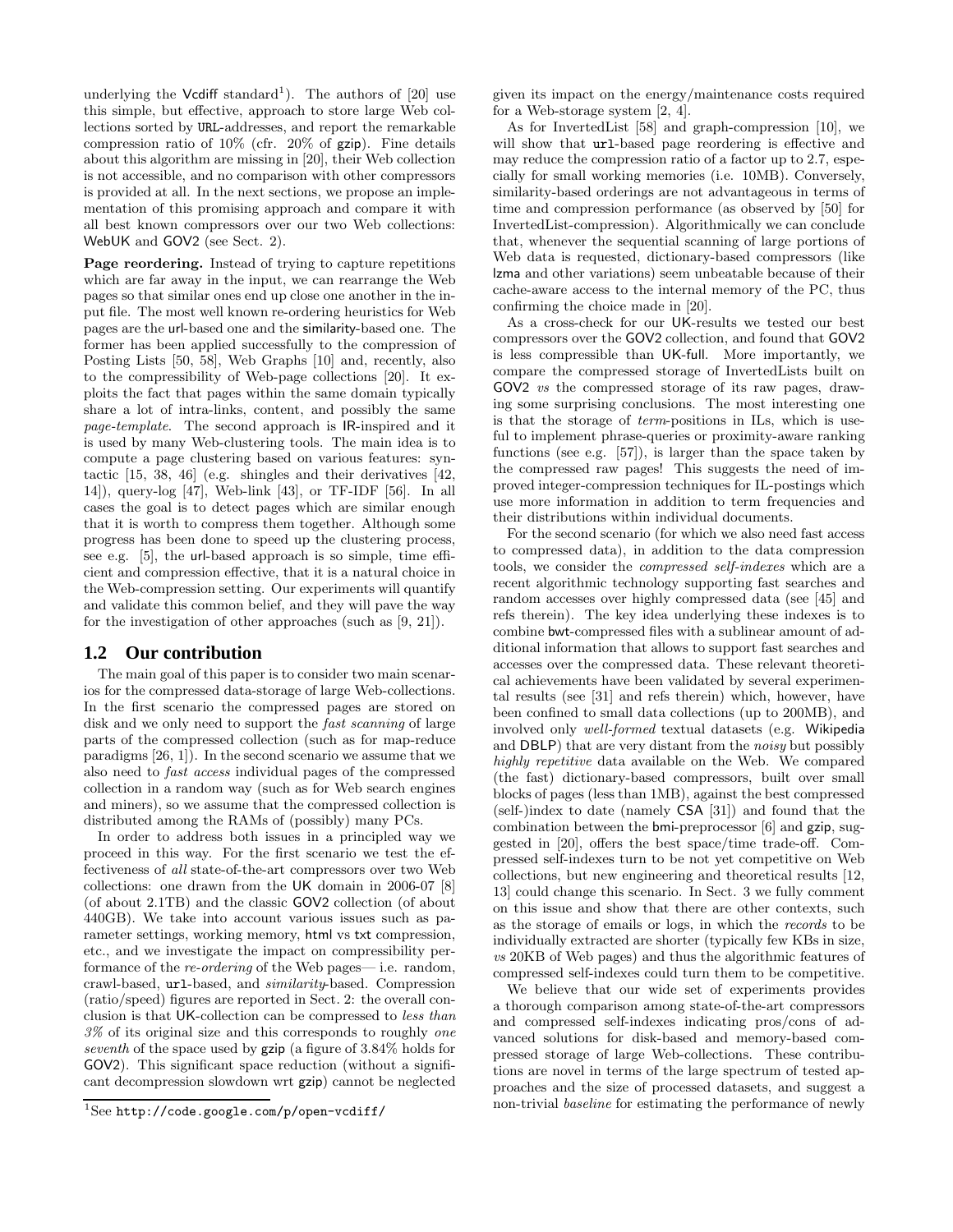designed compressed-storage solutions for Web collections. In addition, our results constitute a natural complement to the recent figures drawn on Inverted-lists compression by [58, 57] (see next sections for further comments). Overall, we can conclude that Web collections are more compressible than expected, and it has become necessary to reconsider whether the choice of compressing them by using simple tools, such as gzip, is the best one: before implementing your next Web-application, consider also the open-source tools lzma, bmi and CSA.

# **2. COMPRESSION FOR DISK STORAGE**

In this section we describe our experimental study for the first scenario depicted in the Introduction, namely the one in which the compressed pages are stored on disk and we only need to support the scanning/decoding of large parts of the compressed collection (such as for map-reduce paradigms [26, 1]). We thus assume that the collection is compressed once and decompressed many times, so we will favor algorithms with a higher decompression speed. In this scenario we will address three main questions: How much compressible is the textual content of the Web? Which are the best algorithms for compressing a large collection of Web pages and how much their performance depend on their parameters setting? How the ordering of the Web pages does impact on their compression ratio?

Dataset. For our experiments we used a Web collection crawled from the UK-domain in 2006-07 [8] consisting of about 127 million pages for a total of  $2.1TB<sup>2</sup>$ . We call this collection UK-full. In order to test the largest possible set of compressors and compression options, we extracted a sample of this collection consisting of the initial 50GB (about 3 million pages), this is called  $\overline{\mathsf{UK50.}}^3$  We also tested our best compressors over the classic GOV2 collection, consisting of about 440GB and 25 million pages.

We run our experiments on six dedicated Linux machines; the machine used for the timings is a dual-P4 at 3GHz, with 1MB cache and 2GB RAM.

Algorithms. Our experimental results refer to the following suite of compressors:

- gzip and bzip. The classic compression tools with option -9 for maximum compression.
- gzip-sp. The algorithm gzip (again with option -9) applied to the single pages of the collection.
- $\bullet$  lzma<sup>4</sup>. This is a dictionary-based algorithm, like gzip, that can use a very large dictionary (up to 4GB) and compactly stores pointers to previous strings using a Markov-chain range-encoder. We tested the compression level "Ultra" (option -mx=9) with a dictionary size of 128MB (option -md=128m).
- bzip\*. This algorithm is analogous to bzip except that it operates on the whole input instead of splitting it in blocks of size 900KB [29]. bzip\* computes the bwt of

its entire input and compresses it by applying Moveto-Front, Rle, and Multi-table Huffman coding. This algorithm is called MtfRleMth in [29]. We tested also other bwt-based algorithms from [29]: bzip\* was the one with the best compression ratio/speed tradeoff.

- ppmd. This is the ppm encoder from [49], in which we used the maximum-compression setting: 16th-order model with cut-off and 256MB of working memory (options -r1 -o16 -m256).
- bmi+gzip, bmi+lzma. These compressors combine Bentley-McIlroy's algorithm [6] (shortly, bmi), for finding long repeated substrings at large distances, with gzip and lzma. We run the bmi tool<sup>5</sup> with a chunk of 50 chars, which was the setting providing the best compression ratio on our datasets.

We point out that we tested many other compressors and compression options in addition to the ones reported above, but we obtained worse performance or slight variations that do not justify their reporting here. For example we tested the powerful Paq8 and Durilca compressors, but we found that they achieve very small improvements in the compression ratio, at the prize of an unacceptably slow compression/decompression speed (in accordance with the results reported in [41]). We also tested the bit-optimal LZcompressor, recently proposed in [34], but its compression ratio resulted slightly worse than lzma, the main reason being that the current implementation of this compressor uses a poor encoder for the LZ-phrases. Hence improvement is expected on this powerful tool by engineering its encoding functions, this is left as a future research issue.

We also tested some compressors based on the *differencing* approach (e.g. the Vcdiff standard): open-vcdiff $\tilde{6}$ , xdelta $\tilde{7}$ , and vcodex <sup>8</sup>. Since these are *differencing* algorithms which encode an input (target) file given a (reference) dictionary file, we used them by setting the dictionary to be empty, and by enabling the option to copy from the input file itself. Overall, we experienced on UK50 a compression ratio and a (de)compression speed which was inferior to bmi+gzip.

A comment is in order on bmi+gzip. It tries to mimic the approach suggested in [20] where the authors report that using bmi and a variant of gzip they were able to reach the impressive decompression speed of 400MB-1GB/secs. Our bmi+gzip algorithm is not as fast; we do not know if this depends on our machine (given that the classic gzip is also significantly slower than those figures) or on the specialties of their decompressor: in any case, the missing details of [20] do not allow us to go deeper in this issue. We also tested the rzip compressor<sup>9</sup> (version 2.1, option -9 for maximum compression), but we found it to be inferior than our bmibased algorithms, probably because ours use larger windows. So we tested also the combination bmi +  $bzip^*$  (bzip with unbounded window), but it resulted worse than bmi+lzma both in decompression speed and compression ratio.

Overall, our selection of algorithms provides a significant sample of the options nowadays available for the compression of Web collections: we have the top performers for the three

<sup>&</sup>lt;sup>2</sup>We merged the files law0-7 of  $[8]$ , discarding the WARC header and the pages whose gziped-file was corrupted. <sup>3</sup>We repeated some experiments on a sample of 300GB,

without obtaining significant differences in compression time/ratio performance. Even using the smaller UK50 collection our experiments took more than 8 months!

 $4\,\text{Available from \,http://www.7-zip.org/}$ 

<sup>5</sup>Available from www.cs.dartmouth.edu/∼doug/source.html

 $6A$ vailable from http://code.google.com/p/open-vcdiff/.

<sup>7</sup>Available from http://code.google.com/p/xdelta/

<sup>8</sup>Thanks to P. Vo for his code

<sup>&</sup>lt;sup>9</sup>Available from http://rzip.samba.org.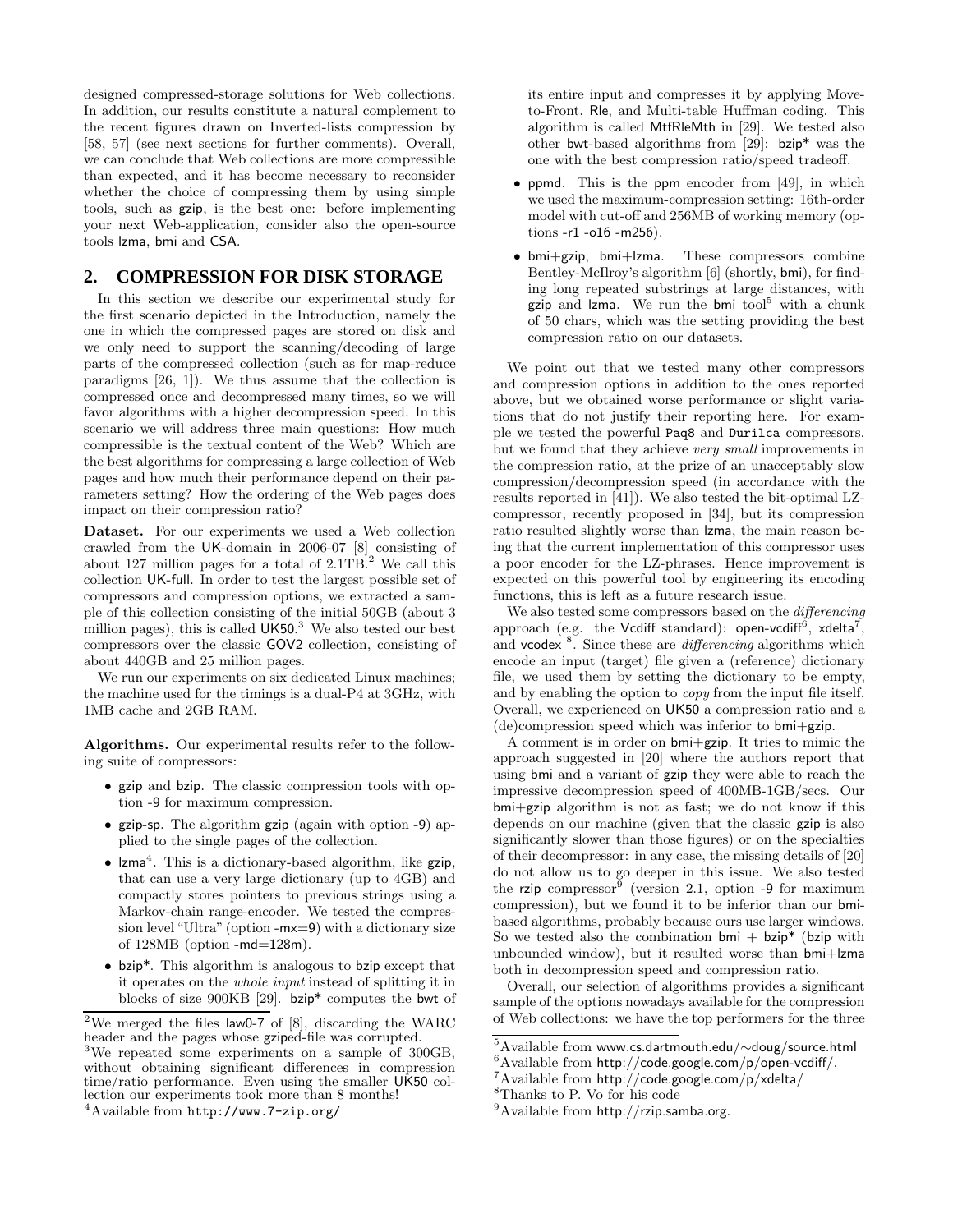| Compressor                    | c/ratio | $c$ /speed        | $d$ /speed |
|-------------------------------|---------|-------------------|------------|
| gzip-sp                       | 21.75   | 9.70              | 34.08      |
| gzip                          | 20.35   | 8.26              | 69.15      |
| bzip                          | 17.64   | 2.90              | 10.38      |
| $b$ zip $*$ -10               | 11.53   | 1.86              | 4.36       |
| $b$ zip $*-50$                | 7.30    | 1.45              | 3.57       |
| $b$ zip $*$ -100              | 6.30    | 1.21              | 3.31       |
| $b$ zip $*$ -200              | 5.62    | 1.03              | 2.95       |
| ppmd- $10$                    | 9.83    | 2.99              | 2.60       |
| $ppmd-50$                     | 7.21    | 1.79              | 1.67       |
| $ppmd-100$                    | 6.82    | 1.58              | 1.46       |
| $ppmd-200$                    | 6.65    | 1.42              | $1.35\,$   |
| $p$ pmd- $400$                | 6.58    | $1.\overline{42}$ | 1.35       |
| $ppmd-1500$                   | 6.57    | 1.41              | 1.29       |
| $Izma-50$                     | 6.31    | 1.29              | 52.58      |
| $\textsf{Izma-}100$           | 5.64    | 1.27              | 56.11      |
| $\textsf{Izma-}200$           | 5.22    | 1.22              | 56.53      |
| $Izma-400$                    | 4.96    | 1.19              | 51.94      |
| $\overline{\text{lzma-15}}00$ | 4.85    | 1.18              | 38.36      |
| $bmi+gzip-50$                 | 8.62    | 4.01              | 23.41      |
| $bmi+gzip-400$                | 7.14    | 2.62              | 23.30      |
| $bmi+$ Izma- $50$             | 6.31    | 1.28              | 19.05      |
| $bmi+$ Izma- $400$            | 4.91    | 1.63              | 19.31      |

Table 1: Compression of the UK50 collection. Compression ratios are expressed as percentages with respect to the original size. Compression and decompression speed are in MBs per second. Times include the cost of reading/writing from/to disk.

families of compressors, namely dictionary-based (gzip, lzma and their bmi-combinations), PPM-based (ppmd) and bwtbased (bzip and bzip\*).

Since many of the compression algorithms are not able to handle GB-size files, we tested them by splitting the input in blocks of different sizes. Therefore, in the following, we will use the notation  $bzip*N$ , ppmd-N, etc., to denote that the input is split into blocks of (about) N MB each (individual pages are not split), which are then compressed separately by the given compressor. The maximum value of  $N$  was chosen to give each compressor roughly the same amount of working memory.

#### **2.1 Crawl-based page ordering**

The collection UK50 consists of a single file of about 50GB in which pages have been appended by UbiCrawler [8] during its BFS-visit of the UK-domain, starting from a seed set of hosts. As soon as a new host is met, it is entirely BFSvisited (possibly with bounds on the depth reached or on the overall number of pages). For this reason we say that pages are in crawl-based ordering. Compression results for UK50 are summarized in Table 1.

We see that gzip-sp achieves about  $20\%$  compression, thus confirming the folklore figure (mentioned at the beginning of the paper) and showing that there is a significant intra-page repetitiveness. gzip and bzip are only slightly better than gzip-sp: hence, the inter-page repetitiveness is negligible at small distances. Our choice of gzip as a reference compressor is motivated by the fact that most open-source search engines (like Lucene [23] and MG4J[8]) use the zlib library which offers the same compression as gzip (note that Lucene and MG4J do not have document compression as their main objective). Hence, gzip ratios provide us with a simple, heavily used, baseline for our following experiments.

Algorithms able to work on large blocks (10MB and more) are significantly better than gzip and bzip. Blocks of 10MB reduce the output size of gzip-sp by half; blocks of size 200MB or more get a saving of a factor from 3 to 4.5! This proves that there is indeed also a significant inter-page repetitiveness in the crawl-based order at medium distances (which are within the capabilities of modern compressors). In the next sections we will investigate to what extent the inter-page repetitiveness is due to the page ordering. Here we concentrate on the crawl-based page ordering. From Table 1 we see that  $bzip*$  is better than ppmd for increasing block sizes, both in terms of compression ratio and decompression speed. This confirms on larger datasets the theoretical figures of [30]. However ppmd and bzip\* are both relatively slow: they are up to 6 times slower than gzip in compression, and more than 30 times slower in decompression. It is particularly impressive the performance of the dictionary-based compressor lzma, which is slightly better than bzip\* in compression ratio and speed, and it is significantly better in decompression speed (up to 25 times). Indeed it is almost as fast as gzip! Thus we have the first important experimental result of this paper:

Dictionary-based compressors using sophisticated phrase-encoders (like lzma) achieve a compression ratio and a decompression speed which is superior to the (theoretical) state-of-the-art compressors based on bwt- or ppmd-approches.

This shows that dictionary-based compressors are very competitive if well engineered in their phrase encoders, as theoretically shown in [34]. At the same time, the appealing entropy-based results of [30] stress the need of further engineering and research about bwt-based compressors.

As far as the preprocessor bmi is concerned, we notice that it significantly improves the compression performance of gzip, but not the one of lzma. Experiments show that bmi alone reduces the input up to 19.31% of its original length, suggesting that repetitions of chunks of 50-chars are surprisingly frequent in UK50. Thus bmi+gzip achieves roughly the compression ratio of bzip\* and ppmd, but it is much faster in decompression and much easier to code. Decompression speed is actually much slower than the one claimed in [20] (see our previous comments). Conversely, the combination bmi+lzma seems not to pay off, because lzma already uses a large window and dictionary.

bmi-preprocessing is an easy-to-code and effective compression booster for gzip. Its current implementation [6] is slow, but further tuning could probably lead it to the performance claimed in [20].

At this point it is natural to ask how far we can get by providing a compressor with unlimited memory resources, or equivalently, how much repetitiveness does it exist at larger and larger distances. Recall that applying the bwt to the entire UK50 yields a compression ratio of 4.07% (see Sect. 1.1), this is roughly 1% better than lzma's performance. Hence state-of-the-art compressors working over blocks of few hundreds MB do a very good job by using reasonable time and space resources; nonetheless, there is still some room for improving their compression ratio.

Finally, we have tested the best compressors over the total UK-full collection by taking the largest block sizes that can be dealt efficiently with our PC. Table 2 reports that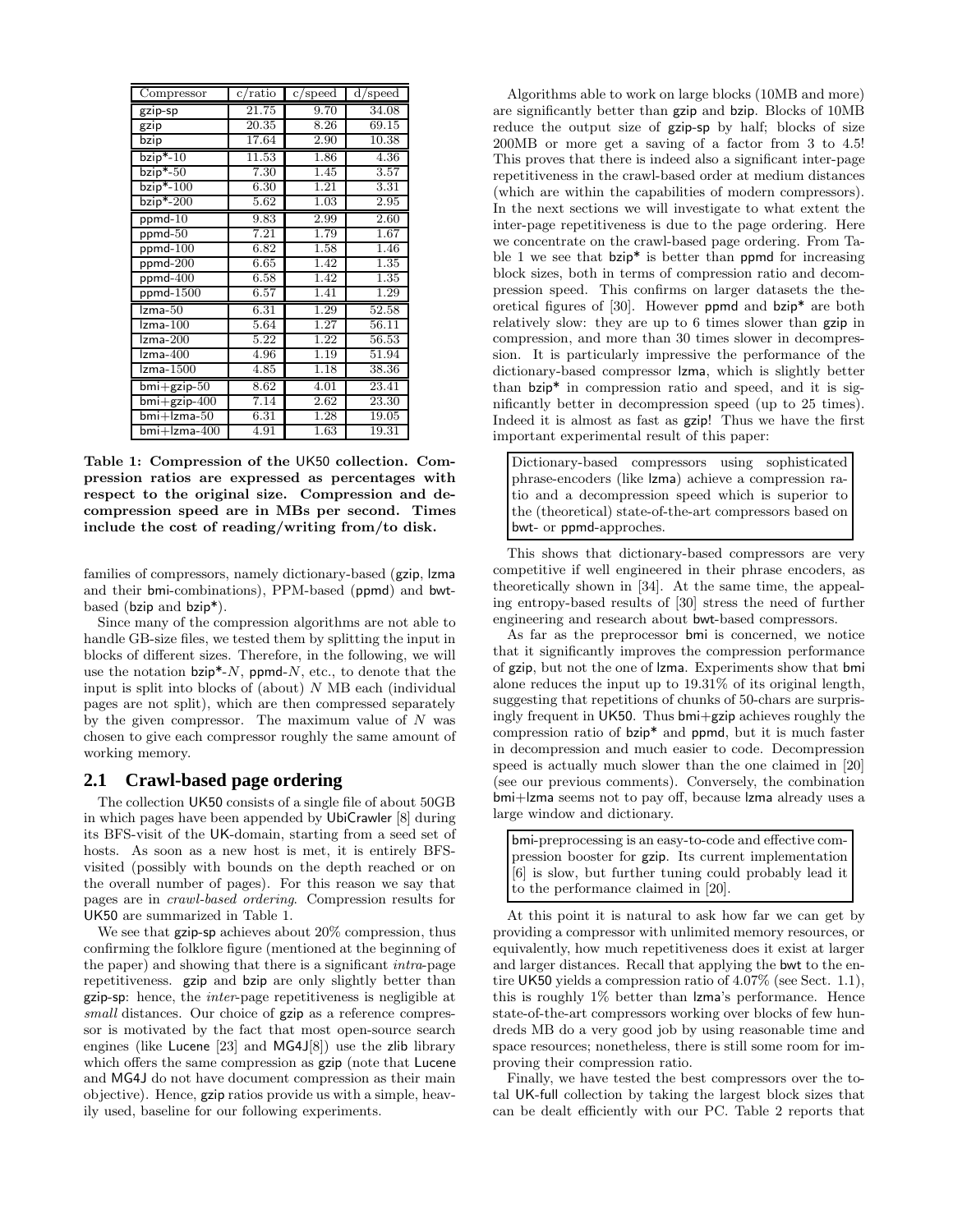|             | gzip  | $b$ zip $*$ -200 | $Izma-400$ | $bmi+$  zma-400 |
|-------------|-------|------------------|------------|-----------------|
| <b>UK50</b> | 20.35 | 5.62             | 4.96       | 4.91            |
| UK-full     | 17.51 | 3.62             | 3.06       | 2.83            |
| UK50 txt    | 31.80 | 8.03             | 7.68       | 7.28            |
| UK-full txt | 25.97 | 6.36             | 5.63       | 5.37            |

Table 2: Testing the sample of 50GB and the full UK-crawl, with or without the html-markup. Size is given in GBs, and compression ratio in %. txtonly collections are about 30% of the corresponding html-ones.

the whole collection is more compressible than UK50 (about 2% better), reaching the impressive figure of 2.83%. Table 2 also measures the influence of the html-structure of the Web pages over their compressibility. This is interesting because html-pages are needed by search engines to return the cached-version of Web pages; whereas txt-only pages are useful in the context of snippet retrieval or for some recently proposed proximity-aware ranking functions (see [57] and Sect. 3.1). Given that the txt-only collections are about 30% of the original ones, it is easy to calculate the compression ratio obtained by bmi+lzma-400 over UK50 txt and UK-full txt with respect to the total html-collections by dividing the figures reported in Table 2 by 3.3: so we get, respectively, 2.21% and 1.63%. This means that the (compressed) html-markup constitutes less than 40% of the total compressed data.

The UK-full collection (html) can be compressed in less than 3% of its original size, whereas its txt-only version can be compressed up to 1.63%. Here, bmi becomes an useful compression booster for lzma.

#### **2.2 URL-based page ordering**

Inspired by papers on compressing PostingLists [50, 58] and WebGraphs [10], and following the approach proposed in [20], we have permuted the (about) 3 million pages of UK50 according to their url with the host-name reversed. Results reported in Table 3 suggest three main considerations: (1) compression ratios are impressive, better than the collection-wide bwt (Sect. 1.1), and robust with respect to the block size; (2)  $bzip*$  turns out to be surprisingly better than lzma on small block sizes, but worse for larger blocks; (3) in terms of speed/compression trade-off, lzma is still the best choice. The effectiveness of the url-based reordering strategy in bringing similar pages close one another is confirmed by the fact that even using relatively small blocks (10MB) we get the impressive compression ratio of 4.24% (bzip\*). Interesting is also the increased decompression throughput of dictionary-based algorithms (i.e. lzma and bmi-combinations), probably due to a reduction in the number of phrases to be decoded (because of an increased compression ratio).

The url-based ordering is fast to be computed, robust over all compressors, and achieves over UK50 the result of 3.78% with lzma-400.

We also tested the formation of variable-sized blocks defined as groups of pages coming only from the same host. With this blocking, bzip\*-200 got less than 3.80%. Hence we think that the so called Permuting-Partitioning-

| Compressor                                | c/ratio           | $c$ /speed | speed |
|-------------------------------------------|-------------------|------------|-------|
| $ppmd-10$                                 | 4.53              | 6.46       | 5.61  |
| $ppmd-400$                                | 4.28              | 3.02       | 4.03  |
| $bzip*-10$                                | $4.\overline{24}$ | 0.78       | 3.59  |
| $bzip*-200$                               | 3.82              | 0.48       | 2.71  |
| $Izma-10$                                 | 4.25              | 1.94       | 60.65 |
| $Izma-100$                                | 3.86              | 1.79       | 66.32 |
| $Izma-200$                                | 3.80              | 1.78       | 68.90 |
| $Izma-400$                                | 3.78              | 1.76       | 71.46 |
| $bmi+gzip-10$                             | 5.32              | 2.81       | 24.96 |
| $bmi+$ Izma- $10$                         | 4.26              | 2.12       | 21.17 |
| $bmi+gzip-200$                            | 5.02              | 2.36       | 25.23 |
| $bmi+$ Izma- $200$                        | 3.83              | 1.85       | 22.03 |
| $\overline{\text{bmi}} + \text{lzma-}400$ | 3.79              | 1.76       | 21.56 |

Table 3: Compression of the UK50 collection when URL-sorted. Compression and decompression speed are given in MB per second.

Compressing paradigm investigated in [33] is worth of further theoretical/experimental study (cfr [52]).

We finally observe that the impact of url-based ordering is more significant for smaller blocks, reaching an improvement of a factor 2.7 (bzip\*-10), than on larger blocks (cfr Table 1). So one might argue that the UK-collection has a quite fortunate ordering of the Web pages due to the BFS-strategy of UbiCrawler [8]. To investigate this issue we have randomly permuted the pages of UK50, and compressed them via bzip\*. It achieved a ratio between 9.14% (bzip\*-100) and 13.65% (bzip\*-10). Since in the randomly permuted file there is likely not much repetitiveness in the content of nearby pages, we can estimate that this compression ratio is mainly due to the html markup.

The best compressors on the randomly-permuted pages of UK50 yet achieve a compression ratio of less than 10%, more than a factor 2 better than gzip.

#### **2.3 Other page orderings**

The next logical step is to consider other types of orderings of the Web pages, namely the ones induced by their content. Following a standard IR-practice [56], we have mapped the (about) 3 million pages of UK50 to high-dimensional vectors, considering three possible kinds of features for their terms–  $bm25$ , tfidf, and bool (presence or not of a term).<sup>10</sup> Then, these high-dim points have been clustered via a distributed k-means algorithm implemented over the Hadoop system [1].<sup>11</sup> We considered two values for k, namely  $k = 50$  (coarse clustering) and  $k = 500$  (finer clustering). The larger value of k ensures to fit every cluster into few blocks of 100MB, and thus deploy the large compression windows of our compressors. Finally, we have permuted the Web pages by taking into account their cluster-ID, and in case of equality, their url (host reversed). We found that bm25-features are better than bool-features (both around 3.95% with bmi+lzma-400), tfidf being the worst. The difference in performance is quite small and worse than the result achievable with the url-based ordering, but taking much longer time.

 $10\,\text{We}$  have one feature per (stemmed and alphanumeric) term of a page. Stop words, too short terms ( $\leq 2$  chars), and too long terms  $(> 40 \text{ chars})$  are removed.

 $11$ We warmly thank Vassilis Plachouras for running the clustering experiments on the Yahoo's Hadoop system.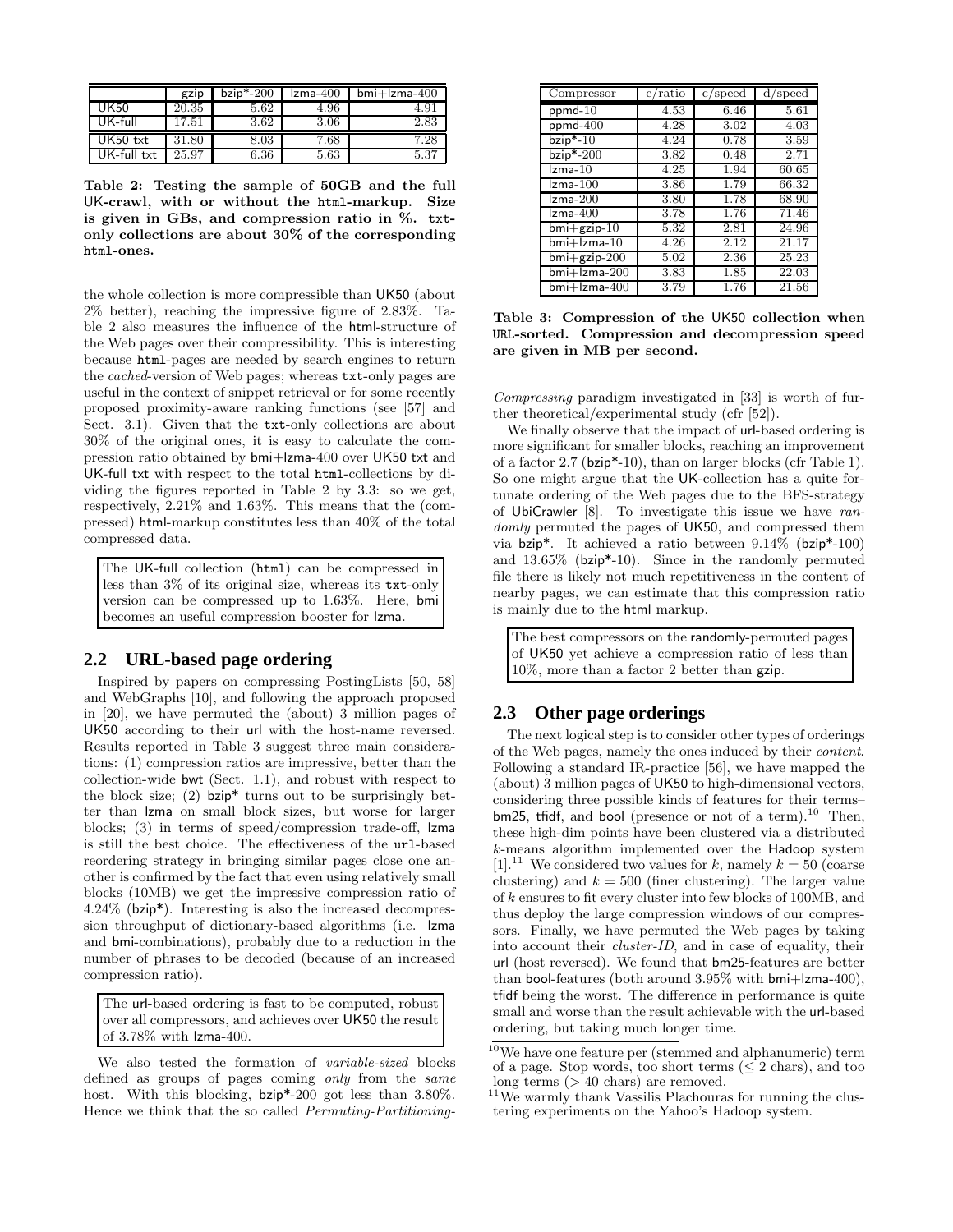In Sect. 1.1 we commented about other approaches to cluster-based compression, such as [46, 24]. Our analysis and experiments subsume those approaches because they deploy a shingle-based similarity measure among pages and then apply an LSH-based clustering scheme [38]. The authors of [46] admit the noisy behavior of their approach and finally take shingle-size equal to 4 bytes/chars, saying that larger shingles get similar (or worse) results. In our case we have parsed the textual part of a page into words (of avg length  $5 \geq \text{shingle-length } 4$ ). Our k-means clustering is also more flexible than the LSH-clustering suggested in [46] because we have properly set  $k$  in order to fit all pages of a cluster into the internal memory of the PC, and thus compress all of them together.<sup>12</sup> Our approach can be looked at as a differencing-algorithm with a large number of sourcefiles, which is exactly what [46, 24] suggested as "future research" given that they used no more than 2 reference files and argued that more than that would have induced a better compression.

#### **2.4 Some further comments**

It is clear that our results are far to establish the ultimate compression for large Web collections. They have simply shown what can be done by using state-of-the-art compressors. Nevertheless, the figures reported in this paper show that the easy-to-code approach using gzip which is at the base of many open-source search engines and data miners (such as Lucene and MG4J) may be more than seven times worse in compression ratio than what state-of-theart solutions can achieve. Recent open source compressors like lzma cannot be neglected: they are well tested and engineered, and they have better performance than bwtbased and ppmd-based compressors that were considered the best ones in practice. This suggests that further study is needed for dictionary-based compressors about the combination between bit-optimal parsers (like [34]) and better phrase-encoding strategies (like the ones used in lzma).

Our results validate the choices made in [20] (see also Sect. 3). Our current implementation of bmi+gzip seems to be slower but more compression effective than what they report in their paper (10% on an unknown Web-collection of few TB). Given that [20] does not report the details of their implementation, and their dataset and code are unavailable, we cannot draw any conclusion. On our dataset the more sophisticated lzma resulted more effective and efficient than bmi+gzip, thus turning to be a valid sparring partner for the design of Web-page storage systems (see Sect. 3).

We notice that our figures can be taken as a non-trivial baseline for estimating the performance of new compressors which will be proposed in the future. These compressors could either aim at better encodings for LZ-phrases (see e.g. [34], and  $\ell$ zma) and/or propose novel *clustering ap*proaches for the pages based on other features– such as query-log [47], Web-links [43, 9, 21], html-structure [39], or still the raw content by using more sophisticated fingerprinting and content-based chunking methods (see e.g. [53, 48, 37]). It goes without saying that the trade-off between com-

| Compressor                     | GOV <sub>2</sub> | GOV2-sort     | GOV <sub>2</sub> | GOV2-sort |
|--------------------------------|------------------|---------------|------------------|-----------|
|                                |                  |               | txt-only         | txt-only  |
| gzip                           | 18.69            | 10.41         | 23.93            | 13.46     |
| $bzip*-200$                    | 6.45             | 3.96          | 10.49            | 7.07      |
| $Izma-400$                     | 6.15             | 3.84          | 9.90             | 6.54      |
| $bmi+$ Izma-400                | 6.05             | 3.89          | 9.70             | 5.28      |
| [58]<br>IL.<br>$docIDs + freq$ | $1.52 - 1.90$    | $0.85 - 1.30$ |                  |           |

Table 4: Compression ratios and indexing space for the GOV2 collection. Since the txt-only collection is about 50% the original GOV2, one can compute the compression ratio wrt the whole html-based collection dividing by 2. Of course, there is no difference in the IL-space of html and txt collections.

pression ratio and (de)compression speed has to be taken into account here, because Web miners and search engines, sooner or later, have to access those compressed data. Last, we point out that our experimental figures might be also used for evaluating the efficacy of clustering methods at the Web-scale in an Information-Theoretic sense: take the compression ratio that the clustering method allows to achieve!

As a cross-check for our UK-results we tested our best compressors onto the GOV2 collection. Table 4 reports our experimental results for four cases: the original dataset and the URL-sorted dataset, with or without the html-markup. We notice that GOV2 is less compressible than UK-full with the gap shrinking when GOV2 is url-sorted (probably this depends on its crawl-based ordering). The url-based ordering reduces by roughly 1.6 times the compression ratio of every algorithm; and the best compressors are up to 3 times better than gzip both on crawl-based and sort-based GOV2.

In addition, the last line of Table 4 reports the space-usage of the best known compressed InvertedList [58]. This allows us to compare compressed IL-storage vs compressed document storage, drawing some interesting conclusions. First, we notice that url-based page ordering is similarly effective on IL-compression as it is on document-compression: in both cases the improvement is roughly a factor 1.6. More importantly, if we compare compressed-pages vs compressed-ILs we find that the former are a factor 3.54 larger than the latter over the crawl-based ordering, and a factor 3.62 larger over the url-based ordering. These factors are not as big as common belief typically assumes! A more surprising result comes out if we consider the storage of term-positions in ILs, which is useful to implement phrase-queries or proximityaware ranking functions [57]. Term-positions are usually assumed to take a factor 3-4 more than docIDs (cfr. [3, 17]); in accordance with this estimate, the MG4J search engine takes 7.21% for encoding the term positions of GOV2 [55]. These figures are larger than the space taken by the compressed raw pages  $(6.05\% \text{ on GOV2} \text{ and } 3.84\% \text{ on GOV2-sort})$ , so contradicting another common belief!

Although documents are more informative than the corresponding IL storing term-pos + docIDs + freq info, they may be stored compressed in less space!

<sup>12</sup>We have also tried an LSH-ordering, derived by taking the projections onto a random line in  $k$ -dim of the points having as coordinates the distances of the pages from the pivots of the  $k$  clusters. The random line was "drawn" according to a p-stable distribution [25]. The results were worse and thus are not reported here.

This suggests the need of improved compression techniques for IL-postings which use more information in addition to term frequencies and their distributions within documents.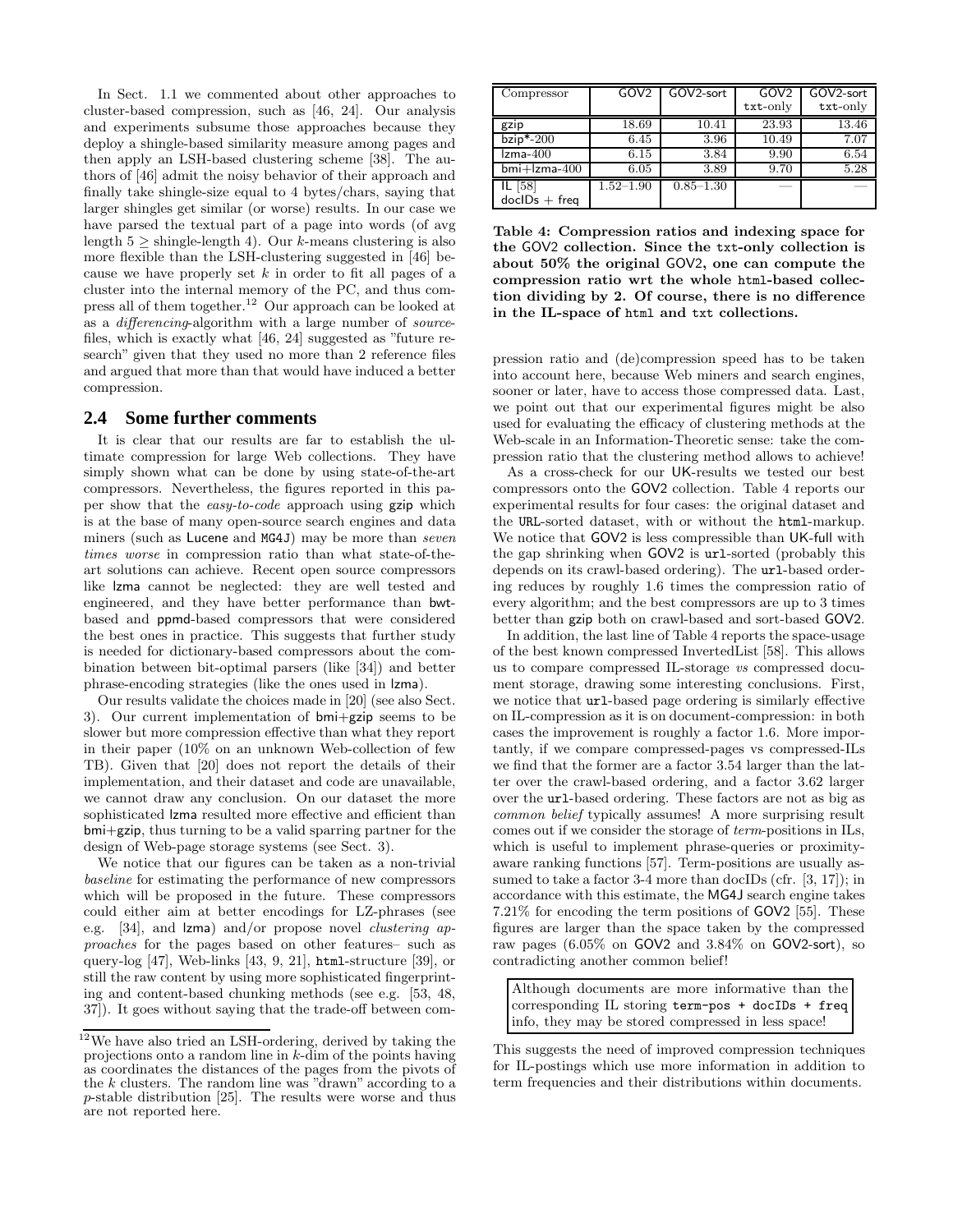| Approach                          | block size     | c/ratio | $avg$ d/speed (min/max) |
|-----------------------------------|----------------|---------|-------------------------|
| gzip                              | 0.2            | 13.31   | 178.95 (43/358)         |
| gzip                              | 0.5            | 12.70   | 185.36 (54/347)         |
| gzip                              | 1              | 12.39   | 187.07 (61/324)         |
| Izma                              | 0.2            | 8.14    | 82.29<br>(7/299)        |
| Izma                              | 0.5            | 6.25    | 110.76(7/314)           |
| Izma                              | I.             | 5.47    | 130.27 (7/313)          |
| Izma                              | $\overline{2}$ | 4.98    | 144.52 (7/313)          |
| $bmi+gzip$                        | 0.2            | 8.69    | 127.61 (41/555)         |
| $bmi+gzip$                        | 0.5            | 7.01    | 131.48 (42/262)         |
| $bmi+gzip$                        |                | 6.52    | 140.90<br>(40/210)      |
| $\overline{\text{b}}$ mi $+$ gzip | $\overline{2}$ | 6.04    | 145.38 (44/202)         |
| $\overline{b}$ mi $+$ gzip        | 4              | 5.68    | 148.37 (46/200)         |
| $CSA-32$                          | 200            | 42.66   | 2.12(1.50/2.42)         |
| $\overline{\text{CSA}}$ -64       | 200            | 30.16   | 1.93(1.14/2.37)         |
| $CSA-256$                         | 200            | 20.60   | 1.50(0.5/2.1)           |
| $CSA-1024$                        | 200            | 23.46   | 0.69(0.5/2.1)           |

Table 5: Performance on page decoding in internal memory over UK50 collection when URL-sorted. Decompression speed is given in MB per second. Min/max decompression speed are rounded, for readability, to the closest integer except for CSA where two decimal digits are preserved for details.

# **3. FAST ACCESS TO COMPRESSED DATA**

Let us now turn our attention to the second scenario: a Web-storage system distributed among the internal memory of (possibly) many PCs [2, 4] that must guarantee not only compression efficacy, but also support the fast decompression of individual Web pages. We can devise two solutions.

The classic solution (e.g. Lucene [23] and MG4J [11]) consists of using a compressor over *small* blocks of pages so that, once a page is requested, its block (residing in-memory) is fully decompressed and the requested page is then extracted. This induces an obvious trade-off between the size of the block and the time to decompress one single page belonging to that block: the larger is the block, the better should be the compression ratio, but the slower is the throughput in terms of (retrieved) pages/sec. Given our previous results, we choose as compressors: gzip (Lucene and MG4J), lzma (our top performer), and bmi+gzip (because of [20]).

A modern solution, mostly unexplored at the Web-scale, consists of using the compressed self-indexes as a storageformat that achieves (in theory) space-occupancy close to the kth order entropy of the indexed data and cost of extracting arbitrary portions of compressed data independent of the overall size of the index [45]. So we assume to build one compressed self-index per PC, and fit it in its internal memory. This way we may use *much larger* blocks, thus possibly catching more repetitiveness in the data than the classic scheme. Compressed self-indexes need to set some parameters that control the trade-off between the space occupancy of the index and its decompression throughput. Some recent experimental studies [31] have investigated this tradeoff on small and well-formed textual datasets (e.g. Wikipedia and DBLP), that are hence very distant from the *noisy* but possibly highly repetitive data available on the Web. This is exactly what we aim at testing in this section by considering the best known compressed-index over English and XML files, namely CSA (according to [31]), and compare it against the compressed-storage schemes offering the best time/space trade-offs in Tables 1–3.

In Tables 5–6 we report the results of our experiments where we estimated the extraction throughput of all four approaches over two collections: one is URL-sorted, and the other is randomly permuted. The former collection aims at investigating a scenario in which repetitiveness is forced to occur at small distances, thus giving an advantage to the dictionary-based approaches that need to use small blocks; the latter collection aims at addressing a scenario in which repetitiveness is not expected to occur at small distances thus penalizing the dictionary-based approaches and highlighting the robustness of compressed self-indexes which use larger blocks.

Let us start from Table 5. For dictionary-based compressors we consider small blocks (up to few MBs), because the retrieval of a single Web-page needs the decoding of its entire block. We stop the testing when increasing the block size is not advantageous: namely, there is an un-significant change in decompression throughput and compression ratio. We note that (in-memory) decoding is very fast for dictionary-based compressors, being gzip about 0.77-2 times faster than lzma, but at the cost of a significantly worse compression performance. It is interesting to notice a large variance in decompression speed, which actually depends on the compressibility of the underlying block: the better is the block compression, the smaller is the number of produced phrases, and thus the smaller is the computational cost incurred in decoding them (these are mainly cache misses). Importantly, bmi+gzip turns out to be slightly worse than lzma in storage, but faster and more robust in decompression performance. The URL-based sorting of the Web pages allows to use very-small blocks still guaranteeing an effective compression ratio. This validates [20] as a good choice also when data has to fit into the internal-memory of the PC. As in Sect. 2.1, we argue that a careful engineering of dictionaryphrase encodings and cache deployment in gzip- and bmiimplementations may be crucial to achieve the throughput of few GB/sec claimed in  $[20].^{13}$ 

On url-ordered pages stored in memory, grouped in small blocks, bmi+gzip offers the best space/time trade-off. There is large room for performance improvement, in the light of [20]'s results.

As far as CSA is concerned, we considered blocks of 200MB because this is the largest indexable block according to the software distributed in [32], and we experienced no significant variations in decompression speed for smaller blocks. We tested the CSA-performance by varying the parameter that controls the trade-off between the extraction speed from compressed data and index's space-occupancy (option -p). The larger is this parameter, the smaller is CSA's space occupancy, but the slower is its decoding speed. To deploy at the best the random-access to compressed data offered by CSA, we stored an explicit pointer to the starting byte of each page (i.e. a row number in the BWT-matrix [45]).

On url-ordered pages, the compression ratio of CSA may be up to 8 times worse than lzma; its decoding speed is stable but much slower than dictionary-based compressors— i.e. up to two order of magnitudes.

 $^{13}$ bmi+gzip-0.2 achieves peaks of 555 MB/sec in decompression on our PC.  $bm+gzip-0.4$  is not able to achieve the same throughput probably because of cache-misses.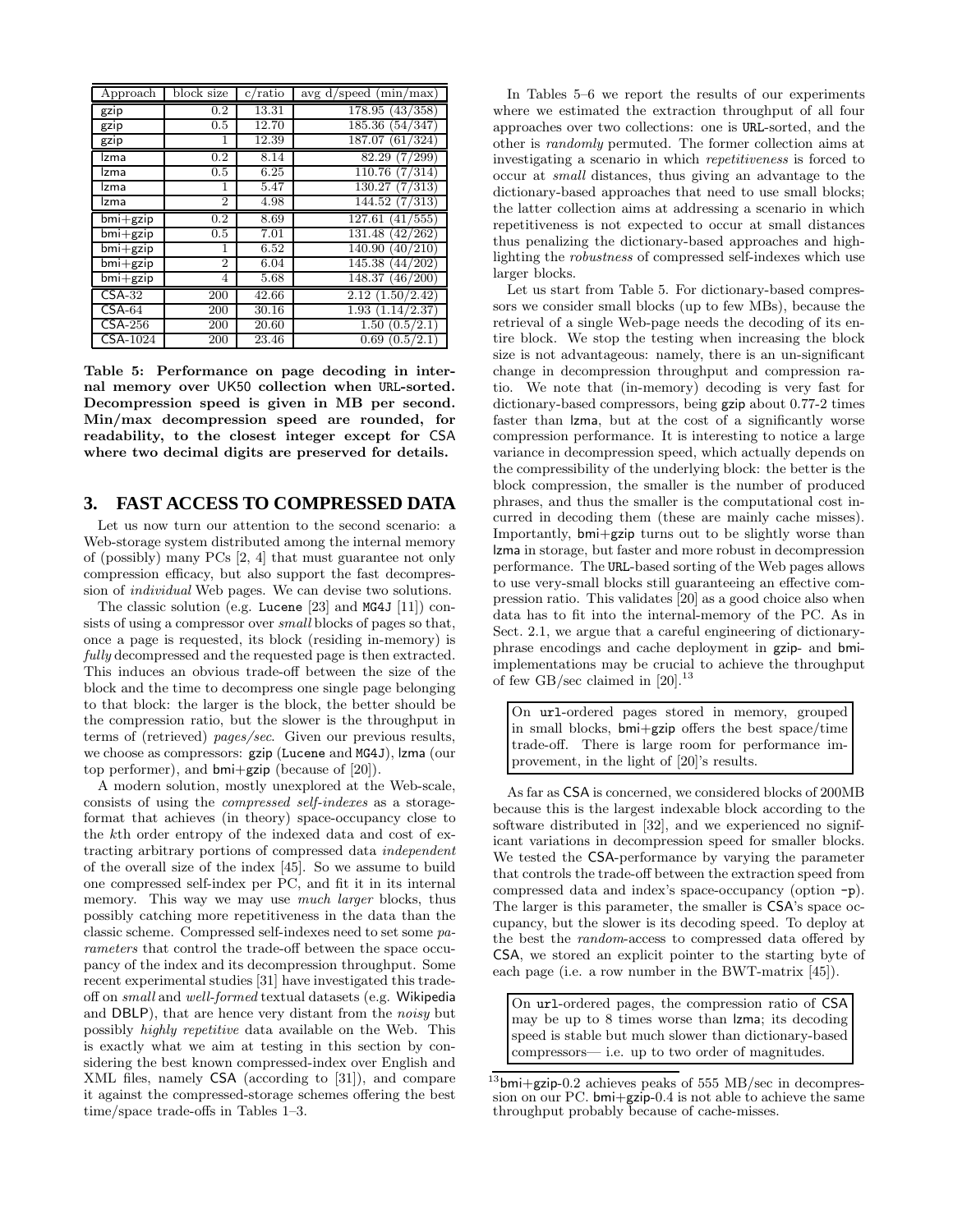| Approach   | block size | c/ratio | $avg$ d/speed (min/max) |
|------------|------------|---------|-------------------------|
| gzip       | 0.2        | 20.87   | 126.48~(56/357)         |
| gzip       | 0.5        | 20.69   | 126.02(60/329)          |
| Izma       | 0.2        | 18.28   | 33.32 (7/500)           |
| Izma       | 0.5        | 17.28   | 34.87(6/313)            |
| Izma       |            | 16.50   | 36.68~(8/208)           |
| $bmi+gzip$ | 0.2        | 20.43   | 73.28 (31/202)          |
| $bmi+gzip$ | 0.5        | 20.09   | 73.74(35/179)           |
| $bmi+gzip$ | L          | 19.71   | 74.41 (35/177)          |
| $CSA-32$   | 200        | 47.68   | 2.25(1.6/2.5)           |
| $CSA-64$   | 200        | 35.18   | 2.02(1.6/2.2)           |
| $CSA-128$  | 200        | 28.93   | 1.69(1.6/1.9)           |
| $CSA-256$  | 200        | 25.80   | 1.29<br>1.1/1.4         |
| CSA-1024   | 200        | 18.43   | (0.2/1.4)<br>0.81       |

Table 6: Performance on page decoding in internal memory over UK50 collection when randomly permuted. Decompression speed is given in MB per second. Min/max decompression speed are rounded, for readability, to the closest integer except for CSA where two decimal digits are preserved for details.

This seems to be a very negative result for this algorithmic technology! But, let us compare the space occupancy of bzip\*-200 in Table 3 with CSA in Table 5: there is indeed a large difference. Given that compressed-indexes are bwtbased and still in their infancy, we expect a large room for space/time improvement. Our experimental results should stimulate further research in this setting, starting from [31] and/or the promising word-based approaches in [12, 13].

We repeated our experiments on UK50 with its pages randomly permuted. Table 6 reports the main figures of our experiments where we notice a few crucial things. Dictionarybased compressors get significantly worse both in compression ratio and decompression speed. As expected, bmi is no longer effective on small blocks because of the random page-permuting. This impacts also on the speed because of the increased number of parsed phrases to be decoded, and thus an increased number of cache misses in the decompression process. Conversely CSA performance is robust, and its compression ratio approaches the one of the other tools.

On randomly-permuted pages, bmi is no longer an effective compression booster. Dictionary-based compressors get significantly worse both in compression ratio and decompression speed. Conversely, the compression ratio of CSA is stable and its gap in decompression-speed with the other approaches is reduced, but still large.

#### **3.1 Some further comments**

A superficial analysis of these experimental results could lead a reader to drop the use of compressed self-indexes from the Web-scale scenario. We rise two objections to this conclusion: (1) Compressed self-indexes are still in their infancy [12, 13, 31]: theoretical/engineering improvements might reduce the performance gap significantly; (2) Dictionary-based compressors need to decompress the entire block that includes the page to be decoded, whereas CSA can decode just that page. To see the consequences of (2) we proceed with a "back of the envelop" calculation relating decompression speed and block size.

| Compressor                     | block size | GOV <sub>2</sub> | GOV <sub>2</sub> -sort |
|--------------------------------|------------|------------------|------------------------|
| gzip                           |            | 18.72            | 10.63                  |
| Izma                           |            | 12.45            | 5.48                   |
| $bmi+gzip$                     |            | 15.38            | 6.97                   |
| $CSA-256$                      | 200        | 23.27            | 20.20                  |
| $IL:$ docl $Ds + freq$<br>[58] |            | $1.52 - 1.90$    | $0.85 - 1.30$          |

Table 7: Compression ratios and indexing space for the GOV2 collection, when considering random access to individual pages in internal memory.

Let  $B$  be the block-size of a dictionary-based compressor, P be the average page size in the Web collection<sup>14</sup>, and  $d_A$  the decompression throughput of compressor  $A$  in bytes/sec. A dictionary-based compressor is faster than CSA whenever its decoding speed is larger than  $\frac{B * d_{\text{CSA}}}{P}$ . Since currently  $d_{\text{CSA}} \approx 2MB/\text{sec}$  this is indeed the case for our Webcollections, but new engineered solutions for compressed selfindexes could change this conclusion. More importantly, the previous formula suggests that for a collection of small records, such as email and log-collections, for which  $P \ll B$ , CSA could be the winning choice in terms of speed.

It is interesting to consider also the point of view of a search engine that needs to sustain  $q$  queries/sec, each returning s snippets (typically  $s = 10$ ). From Tables 5–6 (where we take  $B = 1MB$ ), we derive that dictionary-based compressors could sustain up to 15 query/sec and CSA up to 12.5 query/sec (per server). So, pretty much the same given our approximations! However, this would be one order of magnitude less than the throughput guaranteed by compressed-IL [58] (namely, hundreds queries/sec). To sustain that throughput one would need a page-storage scheme with an order of magnitude faster decompression (actually, what it is claimed in [20], but without giving details on their implementation). Hence, more algorithmic engineering is required on the open-source softwares available all around the net to achieve this performance.

Finally, as we did at the end of Sect. 2.4, we repeated some experiments on the GOV2 collection. Table 7 shows that compression ratios are similar to what we got for the url-sorted UK50 (cfr. Table 5). Decompression speeds agree with the ones reported in Table 5 and thus are not reported. As in Sect. 2.4, we compare the compressed storage of raw pages with lzma against the compressed storage of ILs [58], now assuming that everything fits in the internal memory of (possibly many) PCs. Because of the smaller block, we find a larger gap than before: about 7.28 for GOV2 and 5.10 for GOV2-sort. As in Sect. 2.4 we note that for GOV2-sort the space used for the compressed pages (5.48%) is less than the space required for the *term*-positions  $(7.21\%)$  by MG4J [55].

For space reasons we cannot provide the results of many other experiments we conducted over the two Webcollections UK-full and GOV2. It goes without saying that changes to the options of the tested compressors, or other combinations of them, might (slightly) change some results, but the overall picture would not be very different. So we can safely conclude that it has become necessary to reconsider whether the choice of compressing Web collections using simple tools, such as gzip, is the best one: for future Web applications the open-source tools lzma and bmi and compressed self-indexes [31] are certainly worth considering.

<sup>&</sup>lt;sup>14</sup>It is  $P = 16$  KB in UK-collection and  $P = 18$ KB in GOV2.